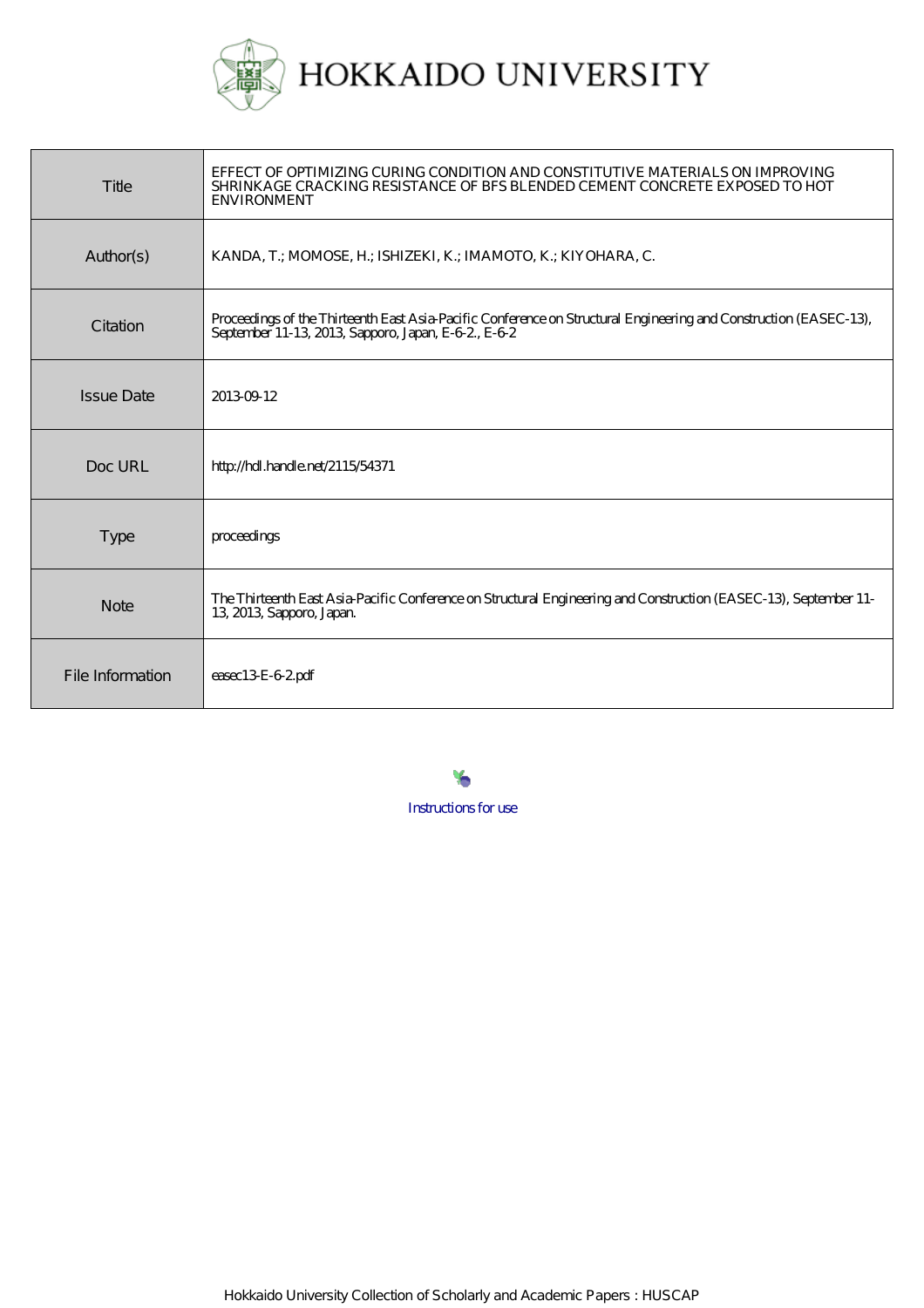# **EFFECT OF OPTIMIZING CURING CONDITION AND CONSTITUTIVE MATERIALS ON IMPROVING SHRINKAGE CRACKING RESISTANCE OF BFS BLENDED CEMENT CONCRETE EXPOSED TO HOT ENVIRONMENT**

T. KANDA<sup>1\*†</sup>, H. MOMOSE<sup>1</sup>, K. ISHIZEKI<sup>1</sup>, K. IMAMOTO<sup>2</sup> and C. KIYOHARA<sup>2</sup>

1 *Kajima Technical Research Institute, Japan*  2  *Department of Architecture, Tokyo University of Science, Japan* 

# **ABSTRACT**

Application of blast-furnace slag fine powder blended cement is an important option to achieve low carbon emission from concrete materials in construction. However, concrete using such blended cement (BFS concrete, hereafter) has been believed to be vulnerable to shrinkage cracking and traditionally avoided for use in building construction except for underground structural elements in Japan. To extend the use of BFS concrete in building construction, it is necessary to quantitatively evaluate the shrinkage cracking resistance of BFS concrete.

Based on the above background, the ultimate goal of this research is to establish shrinkage cracking controlling design for BFS concrete building construction. Toward this goal, the scope of this study is to experimentally improve shrinkage cracking resistance of BFS concrete with particular attention to effects of high ambient temperature simulating construction work under hot weather. In experiments, restraint shrinkage cracking experiments were conducted with modified BFS concrete mainly subjected to 30°C in comparison with normal concrete, where we adopted cracking age in the restraint tests as a performance index representing cracking resistance. In the experiments, effects of initial curing condition before drying on cracking resistance were also investigated. Modified BFS concretes were mixed by optimizing  $SO<sub>3</sub>$  contents in blended cement and course aggregate type. As a result of the experiment, BFS concretes' low shrinkage cracking resistance under hot environment can be substantially improved by using modified BSF concrete with high  $SO<sub>3</sub>$  content BFS and limestone coarse aggregate. Furthermore, water curing before drying at 7 day age shows visible cracking age enhancing effects compared with sealed curing. As a result of this study, we found practical cracking resistance strengthening measure for BFS concrete under hot environment, which appears to extend the concrete's application.

**Keywords:** Blast-furnace slag, cracking, shrinkage, temperature, curing conditon

 $\overline{a}$ 

<sup>\*</sup> Corresponding author: Email: kandat@kajima.com

<sup>&</sup>lt;sup>†</sup> Presenter: Email: kandat@kajima.com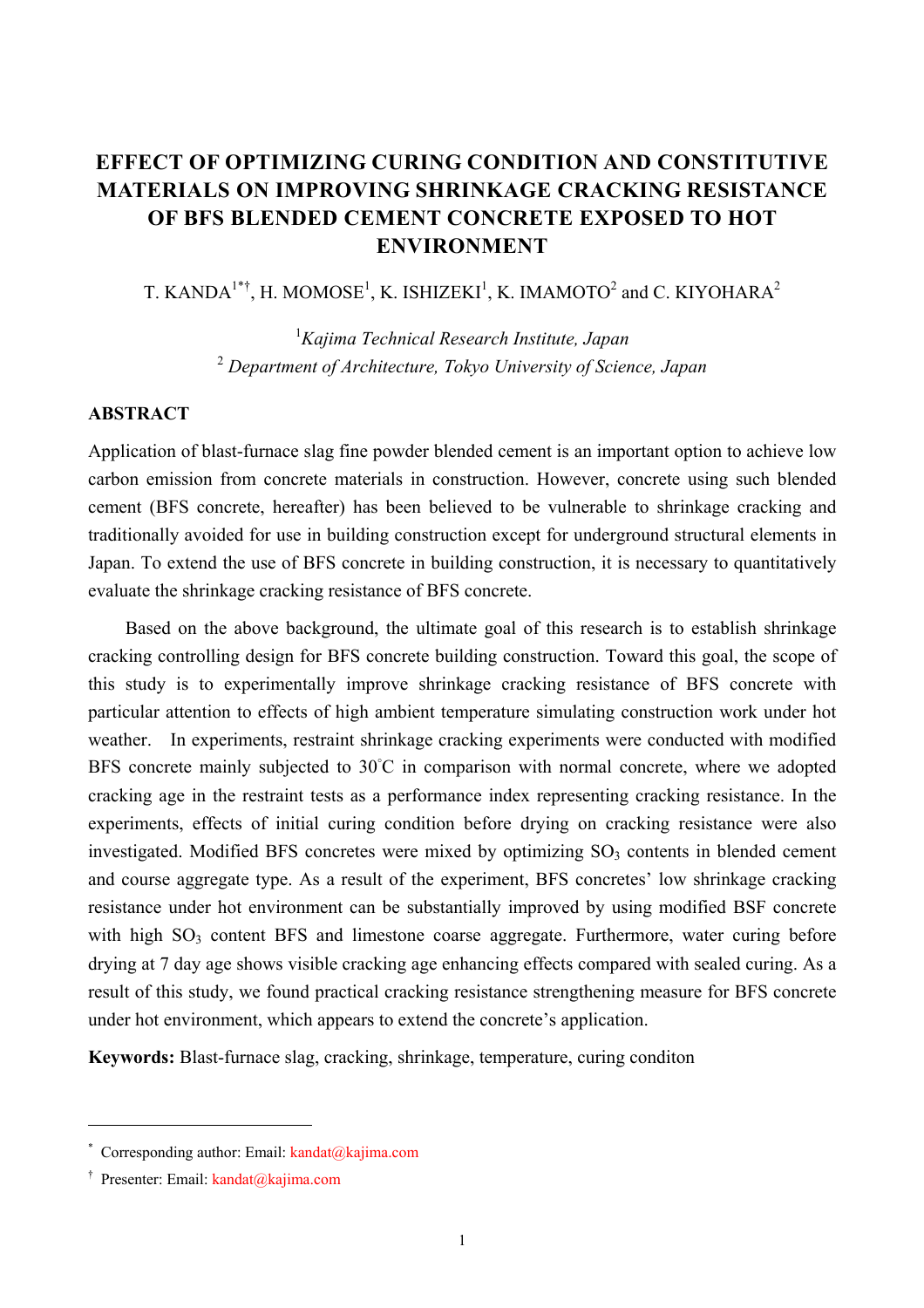## **1. INTRODUCTION**

Application of blast-furnace slag fine powder blended cement is an important option to achieve low carbon emission from concrete materials in construction. However, concrete using such blended cement (BFS concrete, hereafter) has been believed to be vulnerable to shrinkage cracking and traditionally avoided for use in building construction except for underground structural elements in Japan. To extend the use of BFS concrete in building construction, it is necessary to quantitatively evaluate the shrinkage cracking resistance of BFS concrete.

However, relatively long term restraint shrinkage cracking behavior due to autogenous plus drying shrinkage has not been sufficiently clarified for BFS concrete with normal strength level when applied to thin building element such as floor slabs and walls. While a few restrained cracking test data were published under limited testing conditions in literatures (Pane and Hansen 2008a and 2008b, Aly and Sanjayan 2008), accumulated technical knowledge for this problem is insufficient to accomplish the shrinkage controlling design in the construction practice. A part of authors quite recently demonstrated that BFS concrete's shrinkage cracking resistance deteriorates with rising ambient temperature (Kanda et al. 2012). The shrinkage cracking resistance of BFS concrete is much lower than normal concrete at 30  $^{\circ}$ C unlike at 10 and 20  $^{\circ}$ C. This tendency appears due to increasing autogenous shrinkage and decreasing creep strain with rising temperature. Hence anti-cracking measures should be considered for BFS concrete at higher ambient temperature.

Based on the above background, the ultimate goal of this research is to establish shrinkage cracking controlling design for BFS concrete building construction. Toward this goal, the scope of this study is to experimentally improve shrinkage cracking resistance of BFS concrete with particular attention to effects of high ambient temperature. In experiments, restraint shrinkage cracking experiments were conducted with modified BFS concrete and different initial curing conditions mainly subjected to 30°C in comparison with normal concrete, where we adopted cracking age in the restraint tests as a performance index representing cracking resistance.

# **2. EXPERIMENTAL DESIGN**

# **2.1. Experiments Overview**

Restrained shrinkage cracking experiment was performed. Experimental parameters and their variations are shown in Table 1. The experiment consists of three series, temperature series, material series, and curing series where the first series was reported in detail in literature (Kanda et al. 2012). Combinations of the parameters are shown in Table 2. In the temperature series, BFS concrete and concrete with the ordinary Portland cement (hereafter referred to as the normal concrete) were used for the restrained shrinkage cracking experiment. To imitate the shrinkage cracking of slabs or walls under construction conditions in different seasons, the curing temperatures were varied from 10 to 30°C. The material series are planned to investigate to compensates shrinkage crack resistance degradation for BFS concrete mainly in hot environment by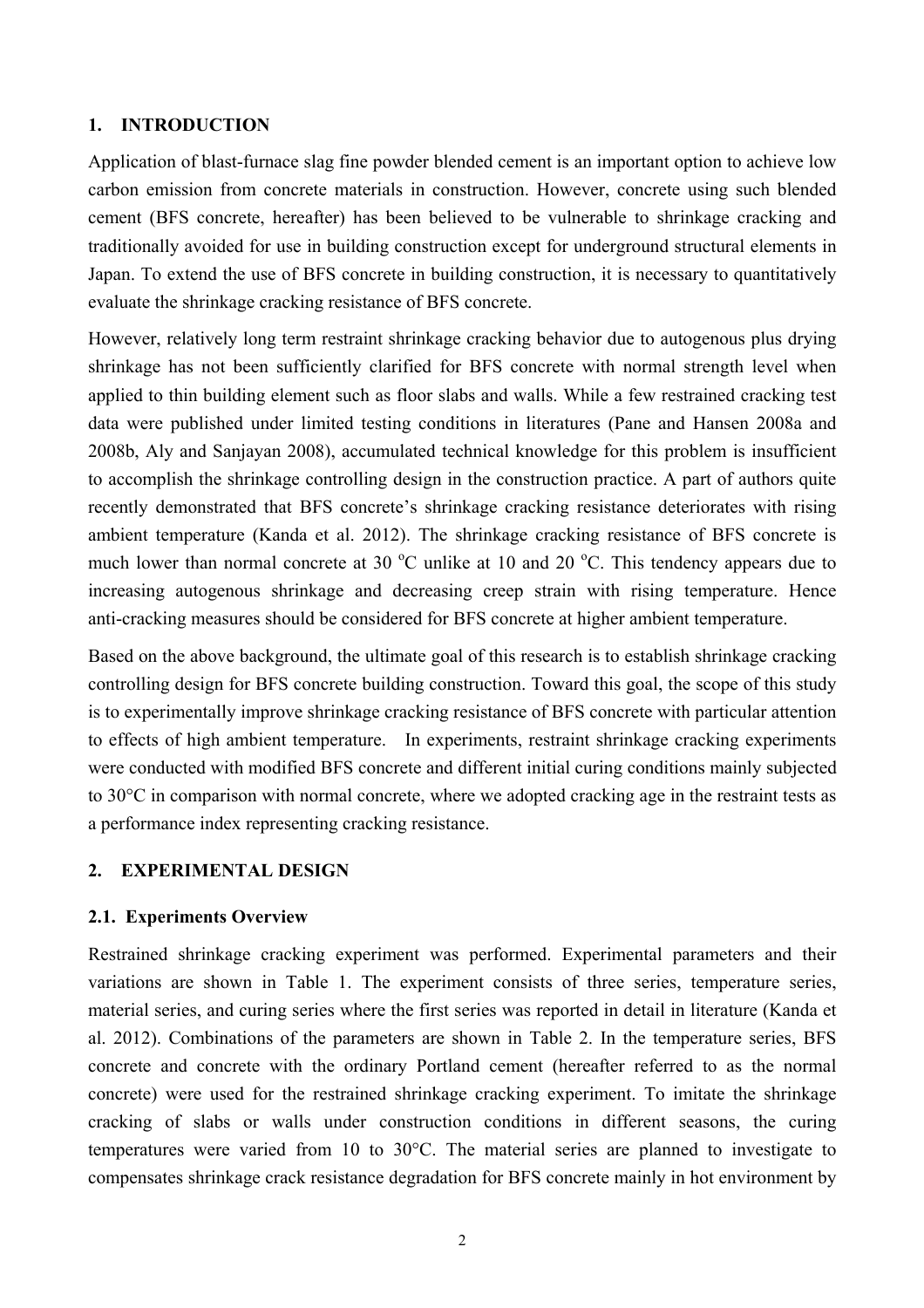involving low shrinkage BFS and limestone coarse aggregate. In the curing series, effects of initial curing condition before drying on cracking resistance were also investigated.

Table 1 Test parameters and variation Table 2 Test parameter combination

|               | Exp.                       |                      |                                                            |                | Experimental parameters         |                        |               |            |            |  |  |  |
|---------------|----------------------------|----------------------|------------------------------------------------------------|----------------|---------------------------------|------------------------|---------------|------------|------------|--|--|--|
| Exp. series   | parameters                 | Variations           | Exp.<br>series                                             | Specimen       | Concrete type                   | *Ambient               | BFS type      | Coarse     | Pre-drying |  |  |  |
|               |                            |                      |                                                            | temperature    |                                 | aggregate              | curing        |            |            |  |  |  |
| Temp. series  | <b>BFS</b> addition        | Normal BFS, none     | Temp.                                                      | N10            |                                 | $10^{\circ}$ C (RH40%) | None          | Sand stone | Sealed     |  |  |  |
| (Kanda et al. | Ambient<br>temperature     | $10^{\circ}$ C       | series<br>(Kanda et<br>al. 2012)                           | N20            | Normal concrete                 | $20^{\circ}$ C (RH60%) |               |            |            |  |  |  |
| 2012)         |                            | $20^{\circ}$ C       |                                                            | N30            |                                 | $30^{\circ}$ C (RH60%) |               |            |            |  |  |  |
|               |                            | $30^{\circ}$ C       |                                                            | <b>B10</b>     |                                 | 10 °C (RH40%)          | Normal        |            |            |  |  |  |
| Material      | <b>BFS</b> addition        | Low shrinkage BFS,   |                                                            | <b>B20</b>     | <b>BFS</b> concrete             | 20 °C (RH60%)          |               |            |            |  |  |  |
| series        |                            | none                 |                                                            | <b>B30</b>     |                                 | $30^{\circ}$ C (RH60%) |               |            |            |  |  |  |
|               | Coarse<br>Sand stone, Lime |                      | Material                                                   | N30-Lime       | Normal concrete                 | 30 °C (RH60%)          | None          | Lime stone | Sealed     |  |  |  |
|               | aggregate                  | stone                | series                                                     | <b>BLS30</b>   | Modified                        | 30 °C (RH60%)          | Low shrinkage | Sand stone | Sealed     |  |  |  |
|               | type                       |                      |                                                            | B30-Lime       | <b>BFS</b> concrete             | 30 °C (RH60%)          | Normal        | Lime stone | Sealed     |  |  |  |
| Pre-curing    | Ambient                    | $20^{\circ}$ C       | Curing                                                     | <b>BLS20-W</b> |                                 | $20^{\circ}$ C (RH60%) | Low shrinkage | Sand stone | Water      |  |  |  |
| condition     | temperature                | $30^{\circ}$ C       | series                                                     | <b>BLS30-W</b> | Modified<br><b>BFS</b> concrete | 30 °C (RH60%)          | Low shrinkage | Sand stone | Water      |  |  |  |
|               | pre-curing                 | water curing, sealed |                                                            | BLS30-Lime-W   |                                 | 30 °C (RH60%)          | Low shrinkage | Lime stone | Water      |  |  |  |
|               | condition                  | curing               | * Numbers in parenthesizes show ambient relative humidity. |                |                                 |                        |               |            |            |  |  |  |

# **2.2. Materials, Mix Design, Mixing and Placing Method**

Materials used and their mix proportions are shown in Table 3and Table 4. In the temperature series, Portland cement was the only binder for normal concrete while for BFS concrete, BFS fine powder substituting 42% of Portland cement content was used as an alternative to the blast-furnace slag mix cement type B specified in JIS R 5201, which is very popular in Japanese construction market. In Table 4, water to binder ratio and unit water content is fixed in 50% and 175kg/m<sup>3</sup>, which are within typical range for normal concrete and BFS concrete. Quality of the BFS powder is shown in Table 5. In the material series, low shrinkage BFS and limestone coarse aggregate are used for modified BFS concrete. The temperature series results showed that hot environmental temperature, 30°C, dramatically deteriorates shrinkage cracking resistance of BFS concrete much less than normal concrete. To improve this, BFS concrete is modified adopting the above constitutive materials. Low shrinkage BFS contains over  $5\%$  of  $SO_3$  amount, which is beyond upper limit,  $4\%$ , specified in JIS A  $6206$ . Higher  $SO_3$  amount leads to active ettringite formation at early stage of hydration, which causes expansive strain and compensating shrinkage strain thereafter. Limestone aggregate is also adopted to reduce shrinkage strain.

In the curing series, effects of water curing before drying are investigated, which appears to significantly affect shrinkage behavior of BFS concrete (Saric-Coric and Aïtcin 2003). Water curing is well known strongly enhancing hydration of BFS blended cement much more effective than that of Portland cement. Initial water curing for BFS concrete is expected to lead higher cracking strength, lower shrinkage and resulting better shrinkage cracking resistance.

In Table 4, the targeted slump and air content were  $18\pm2.5$ cm and  $4.5\pm1.5$ % respectively common to all mixes. Mixing was performed with a biaxial forced mixer. Coarse aggregate, sand and cement was mixed without water for the first 15 seconds and, after introducing water and admixture, all the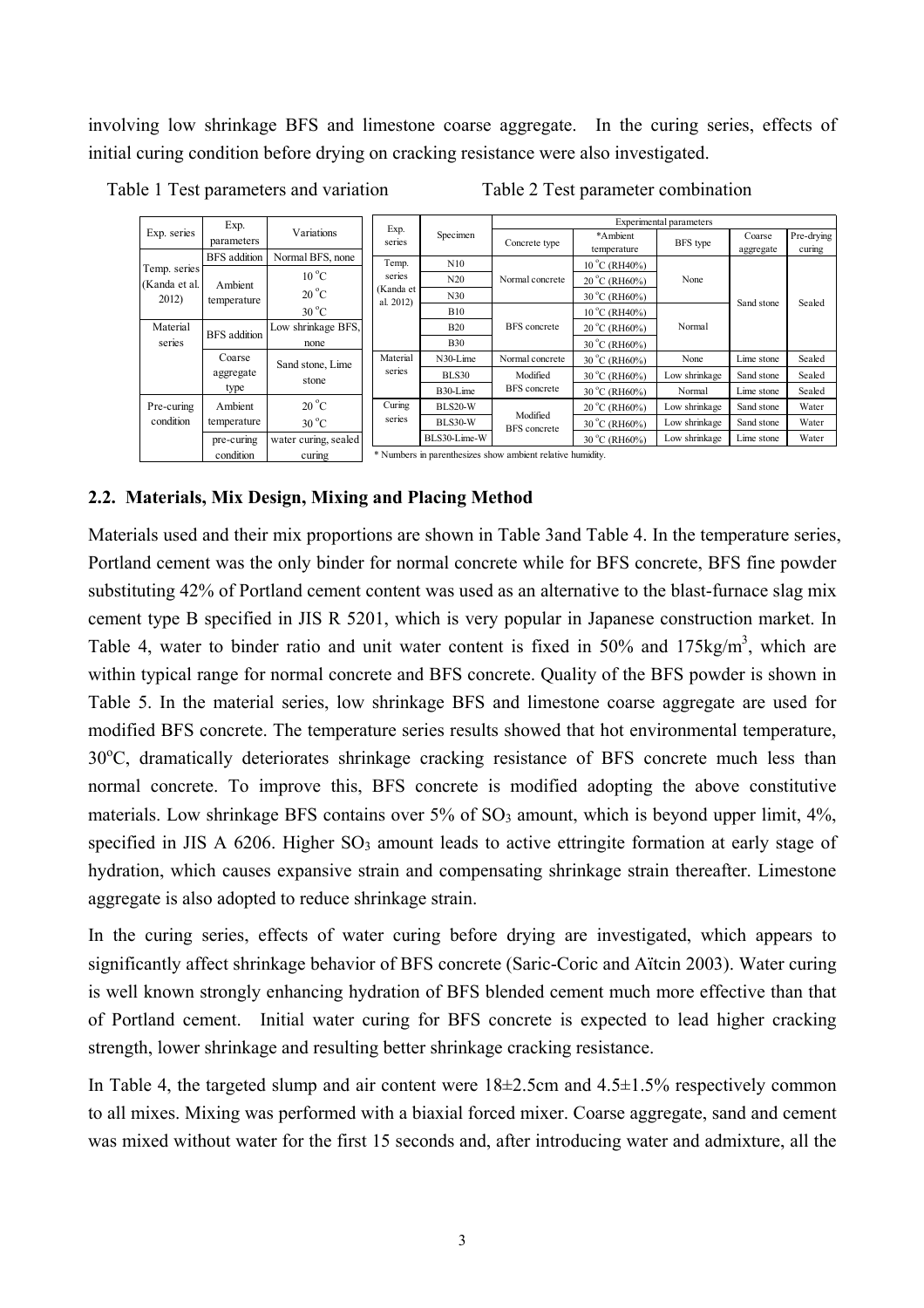constituents were mixed for 120 seconds at a room temperature of 20°C, and placed in the molds set in chambers with different temperatures.

Table 3 Materials of concrete Table 4 Mix proportion

| Material                                                            | Type                                                                                        | Characteristics                                                                               |                                          |                       |                                  | Water to | Sand-<br>aggregate<br>ratio $(\%)$ ratio $(\%)$ | <b>BFS</b><br>adding<br>ratio in<br>binder | Unit weight $(kg/m)$ |        |                      |                                |
|---------------------------------------------------------------------|---------------------------------------------------------------------------------------------|-----------------------------------------------------------------------------------------------|------------------------------------------|-----------------------|----------------------------------|----------|-------------------------------------------------|--------------------------------------------|----------------------|--------|----------------------|--------------------------------|
| Cement                                                              | <b>OPC</b>                                                                                  | Density 3.16g/cm <sup>3</sup><br>Specific surface area by Blaine $4170 \text{ cm}^2/\text{g}$ | standard<br><b>JISR</b><br>5210<br>JIS A | Exp.<br><b>Series</b> | Concrete<br>binder<br>type       |          |                                                 |                                            | *Water               | Cement | Normal<br><b>BFS</b> | Low<br>shrinkage<br><b>BFS</b> |
| BFS powder                                                          | Normal BFS                                                                                  | Density 2.89g/cm<br>Specific surface area by Blaine $4880 \text{ cm}^2/\text{g}$              | 6206                                     | Temp.                 | <b>BFS</b><br>concrete           | 50       | 46.3                                            | 0.42                                       | 175                  | 203    | 147                  |                                |
|                                                                     | Low shrinkage BFS                                                                           | Density 2.89g/cm <sup>3</sup><br>Density in saturated surface-dry condition:                  |                                          | series                | Normal<br>concrete               | 50       | 46.7                                            |                                            | 175                  | 350    |                      |                                |
| Blended sand:<br>Fine<br>crashed sand and<br>aggregate<br>land sand | $2.64$ g/cm <sup>3</sup><br>Percentage of water absorption: 1.34%<br>Fineness modulus: 2.61 | JIS A<br>5005                                                                                 |                                          | N30-Lime              | 50                               | 46.0     |                                                 | 175                                        | 350                  |        |                      |                                |
| Coarse<br>aggregate                                                 | Crashed gravel:<br>Sand stone                                                               | Density in saturated surface-dry condition:<br>$2.65$ g/cm <sup>3</sup>                       | JIS A<br>5005                            | Material<br>series    | <b>BLS30</b>                     | 50       | 46.0                                            | 0.47                                       | 175                  | 186    | -                    | 165                            |
|                                                                     | Crashed gravel:                                                                             | Percentage of water absorption: 0.6%<br>Density in saturated surface-dry condition:           | JIS A                                    |                       | B30-Lime                         | 50       | 46.0                                            | 0.47                                       | 175                  | 186    | ۰                    | 165                            |
|                                                                     | Lime stone<br>Combined:                                                                     | $2.70$ g/cm <sup>3</sup><br>Percentage of water absorption: 0.41%                             | 5005                                     | Curing                | <b>BLS20-W</b><br><b>BLS30-W</b> | 50       | 46.0                                            | 0.47                                       | 175                  | 186    | ٠                    | 165                            |
| Plasticizer                                                         | polycarboxylic and Density 1.08g/cm <sup>3</sup><br>lignin sulphonic acid                   |                                                                                               | JIS A<br>6204                            | series                | <b>BLS30-</b><br>Lime-W          | 50       | 46.0                                            | 0.47                                       | 175                  | 186    | ۰                    | 165                            |

Table 5 Characteristics of BFS powders Table 6 Items of experiments

| <b>Characterisites</b><br>Density | $(g/cm^3)$             | Characteristics of<br>normal BFS<br>2.89                 | Characteristics of low Requirement in JIS<br>shrinkage BFS<br>2.89 | A 6206<br>$\geq 2.8$                                                        | Testing items                                  | Specimen size<br>(mm) | Testing<br>method                  |
|-----------------------------------|------------------------|----------------------------------------------------------|--------------------------------------------------------------------|-----------------------------------------------------------------------------|------------------------------------------------|-----------------------|------------------------------------|
| Specific surface area             | $\text{cm}^2/\text{g}$ | 4139                                                     | 4880                                                               | $\geq 3000$<br>< 5000                                                       | Fresh tests (slump, air                        |                       |                                    |
| Reactivity index                  | $(\%)$                 | 83 at 7day age<br>103 at 28 day age<br>114 at 91 day age | 74 at 7day age<br>88 at 28 day age<br>97 at 91 day age             | $\geq$ 55 at 7 day age<br>$\geq$ 75at 28 day age<br>$\geq$ 95 at 91 day age | content, concrete<br>temperature, unit weight) |                       | Japanese<br>Industrial<br>Standard |
| Relative flow value               | $(\%)$                 | 100                                                      | 103                                                                | $\geq 95$                                                                   |                                                |                       |                                    |
| Content of magnesium<br>oxide     | (%)                    | 6.16                                                     | 4.98                                                               | $\leq 10.0$                                                                 | Compressive and splitting<br>tensile tests     | $\phi$ 100x200        |                                    |
| Content of sulfur trioxide (%)    |                        | 1.87                                                     | 5.1                                                                | $\leq 4.0$                                                                  |                                                |                       |                                    |
| Ignition loss                     | (%)                    | 1.26                                                     | 1.75                                                               | $\leq 3.0$                                                                  | Restrained shrinkage                           | 100x100x1100          | JCI method                         |
| Content of chloride ion           | (%)                    | 0.004                                                    | 0.004                                                              | $\leq 0.02$                                                                 | cracking test                                  |                       |                                    |
| <b>Basicity</b>                   |                        | 1.84                                                     | 1.95                                                               | $\geq 1.6$                                                                  | Free shrinkage test                            | 100x100x400           |                                    |

# **2.3. Testing Items and Methods**

Testing items and methods of the restrained shrinkage cracking experiments are shown in Table 6. The restrained shrinkage cracking test and free shrinkage test were performed on the basis of the literature (JCI 2010). Specimen for the restrained cracking experiment is shown in Figure 1. The restrained shrinkage stress over the concrete section due to autogenous and drying shrinkage was measured with a strain gauge adhered at the center of the restraining steel bar and calculated with the equation (1).

$$
\sigma_i^r = -\frac{\varepsilon_i^s \cdot E_s \cdot A_{rs}}{A_{rc}}
$$
 (1)

where  $\sigma_i^r$  is restrained shrinkage stress at a time *i* (N/mm<sup>2</sup>),  $\varepsilon_i^s$  is the strain of steel bar at a time *i*,  $E_s$ is elastic modulus of restraining steel bar  $(N/mm^2)$ ,  $A_{rs}$  is cross-sectional area of the restraining steel bar (mm<sup>2</sup>) and  $A_{\text{rc}}$  is the cross-sectional area of concrete specimen at the center of the test area  $\text{(mm}^2)$ .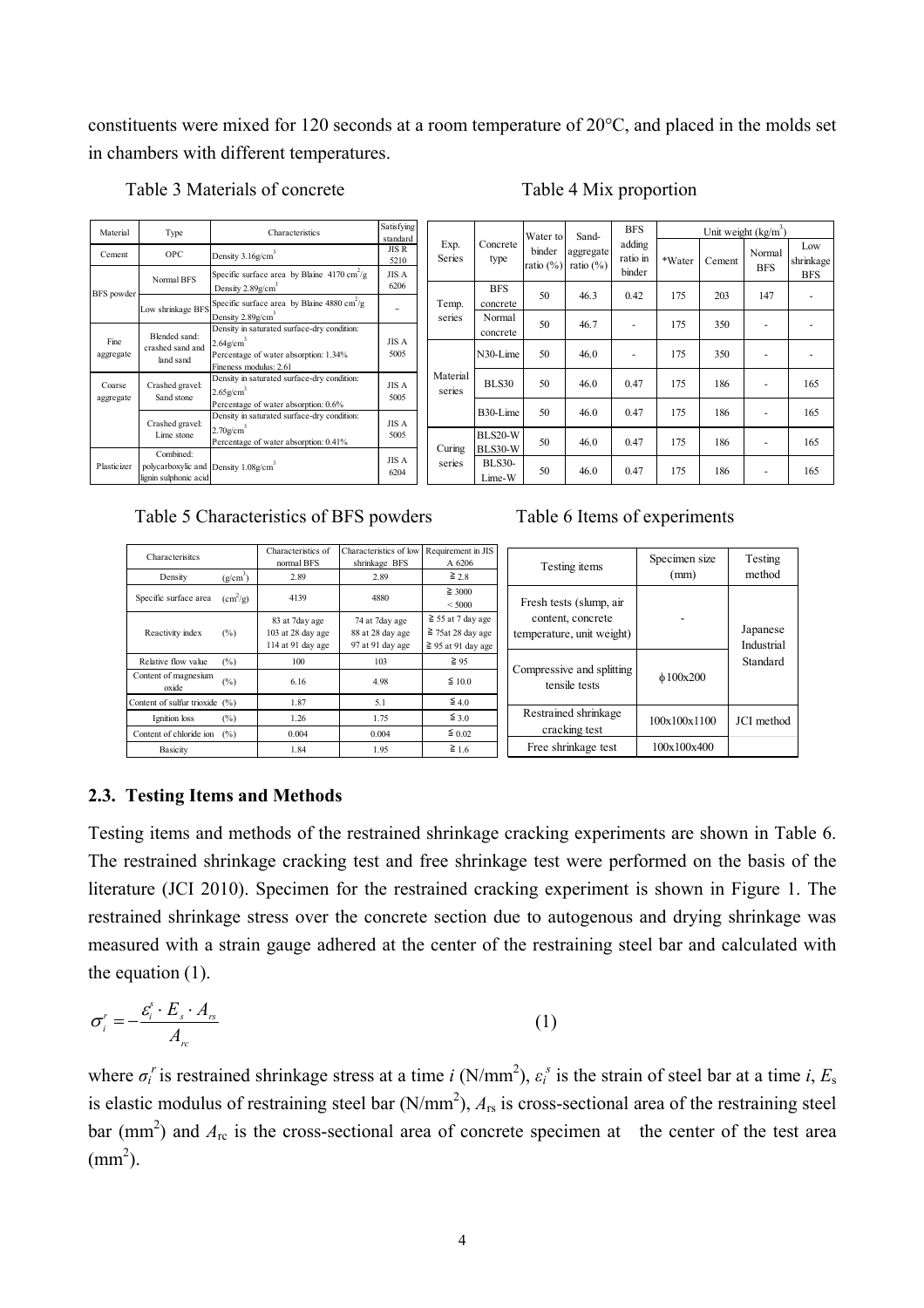The restraining steel bar with a diameter of 32mm was screw-threaded over the embedment length of 400mm in each end in Figure 1. Specimen for the free shrinkage test was  $100x100x400mm$  in size and an embed-type strain gauge was set at the center. To measure autogenous shrinkage, low modulus gauge capable of measuring deformation at very early stage of hydration, autogenous shrinkage, was selected. All the specimens in the temperature and material series were subjected to sealed curing without unmolding in a chamber with a temperature of 20°C and a relative humidity of 60% till the age of 7 days. In the curing series, specimens were stored as same as in the other series till 7days, but only difference was 2cm depth of water pooled on the top surface in specimens. After unmolding, specimen was sealed with aluminum foil leaving only two sides of the specimen opened for drying. For restrained shrinkage cracking test and free shrinkage test, 2 specimens are respectively prepared in each testing condition.

Mechanical properties such as compressive strength, elastic modulus and split tensile strength were tested at material ages of 3, 7 and 28 days. Curing condition of the specimens subjected to the mechanical tests were the same as that of the restrained cracking test; sealed or water curing till the age of 7 days and subsequent air curing with ambient condition shown in Table 2.



Figure 1 Specimen for the shrinkage cracking experiment, left: restrained cracking test specimen, right: free shrinkage test specimen

# **3. EXPERIMENTAL RESULTS AND DISCUSSION**

|              | Identical curing condition to restraint shrinkage test specimen (sealed<br>or water cured until 7 day, and drying thereafter) |                      |                      |                 |                                                  |        |                                                       |       |        |  |  |
|--------------|-------------------------------------------------------------------------------------------------------------------------------|----------------------|----------------------|-----------------|--------------------------------------------------|--------|-------------------------------------------------------|-------|--------|--|--|
| Specimen     |                                                                                                                               | (N/mm <sup>2</sup> ) | Compressive strength |                 | Elastic modulus<br>$(\times 10^3 \text{N/mm}^2)$ |        | Splitting tensile<br>strength<br>(N/mm <sup>2</sup> ) |       |        |  |  |
|              | $3 \text{ day}$                                                                                                               | 7 day                | 28 day               | $3 \text{ day}$ | 7 day                                            | 28 day | $3 \text{ day}$                                       | 7 day | 28 day |  |  |
| <b>B30</b>   | 21.4                                                                                                                          | 34.1                 | 41.9                 | 22.1            | 27.8                                             | 28.5   | 2.09                                                  | 2.92  | 3.70   |  |  |
| <b>B20</b>   | 15.4                                                                                                                          | 26.4                 | 40.4                 | 20.5            | 23.7                                             | 28.2   | 1.64                                                  | 2.31  | 3.51   |  |  |
| <b>B10</b>   | 8.7                                                                                                                           | 20.3                 | 37.5                 | 15.6            | 22.6                                             | 28.4   | 0.98                                                  | 1.93  | 3.53   |  |  |
| N30          | 29.0                                                                                                                          | 38.1                 | 48.6                 | 26.0            | 29.6                                             | 30.6   | 2.83                                                  | 2.99  | 4.39   |  |  |
| N20          | 24.8                                                                                                                          | 36.1                 | 47.8                 | 22.9            | 30.4                                             | 29.7   | 2.62                                                  | 3.04  | 4.32   |  |  |
| N10          | 17.3                                                                                                                          | 33.9                 | 44.8                 | 21.0            | 26.0                                             | 29.6   | 1.80                                                  | 2.67  | 3.66   |  |  |
| N30-Lime     | 30.3                                                                                                                          | 38.2                 | 42.8                 | 31.7            | 34.0                                             | 32.8   |                                                       | 3.36  | 3.45   |  |  |
| BLS30        | 25.6                                                                                                                          | 34.4                 | 42.9                 | 26              | 28.8                                             | 31.0   | ٠                                                     | 3.37  | 3.74   |  |  |
| B30-Lime     | 28.9                                                                                                                          | 38.4                 | 45.1                 | 30.1            | 33.2                                             | 31.8   | $\overline{a}$                                        | 2.75  | 3.64   |  |  |
| BLS20-W      | 18.8                                                                                                                          | 27.5                 | 44.7                 | 23.5            | 27.2                                             | 30.6   |                                                       | 2.57  | 3.58   |  |  |
| BLS30-W      | 25.2                                                                                                                          | 35.1                 | 48.2                 | 25.3            | 30.6                                             | 31.4   |                                                       | 3.32  | 3.97   |  |  |
| BLS30-Lime-W | 27.5                                                                                                                          | 36.5                 | 47.5                 | 28.9            | 31.8                                             | 34.2   |                                                       | 3.14  | 3.48   |  |  |

#### Table 7 Mechanical properties

# **3.1. Results of Restrained Cracking Experiment**

Results of the mechanical tests are compiled in Table 7. It is seen in the table that compressive strength and split tensile strength of BFS concrete cured initially in water appear higher than that of cured in sealed condition.

Changes in free shrinkage strain of all mixes are shown in Figure 2. A left Figure 2a shows the free shrinkage strains of the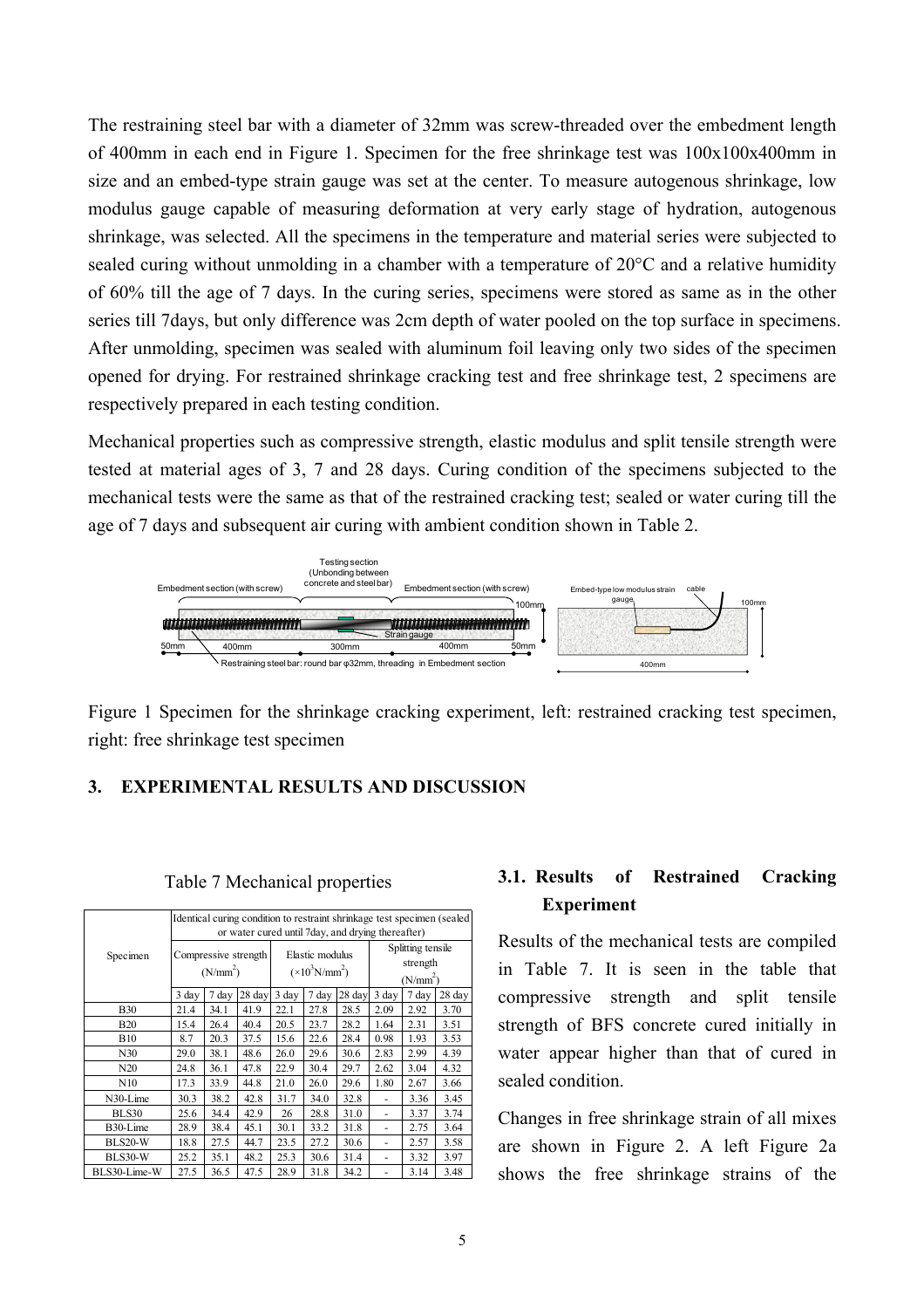normal concrete at the age of 80 days were nearly equal regardless of the ambient temperatures while that of B30 of BFS concrete in Figure 2b showed more than 100 $\mu$  larger strain than that of others as a result of an significant increase in shrinkage strain at early stages up to material age of 30 days. Figure 2c demonstrates modified BFS concretes with low shrinkage BFS or lime stone coarse aggregate showing much smaller free shrinkage than BFS concrete, where this reduction at 80 days reaches  $200\mu$  at 30°C. Water curing further restricts free shrinkage of modified BFS concrete. Figure 2d shows free shrinkage results of curing series, where BLS30-W demonstrates  $250\mu$  smaller free shrinkage at 80 days than B30 in Figure 2b. Furthermore, BLS30-Lime-W has another  $100\mu$  smaller free shrinkage than BLS30-W.



Figure 2 Free shrinkage test result examples

Results of the restrained shrinkage cracking tests are exampled in Figure 3 and Figure 4, where the developments of restrained shrinkage stresses are shown. As shown in Figure 3, development of the restrained shrinkage stress in BFS concrete was largely depending on temperature (left diagram) while the normal concrete was less sensitive to temperature (right). In Figure 3, i) retrained shrinkage stress at drying initiation is larger, and ii) cracking age is earlier in BFS concrete at 20 and 30°C than in normal concrete. Figure 4 also depicts the effects of BFS concrete modification and water curing on restrained cracking behavior. Visible improvement in terms of cracking age was found in modified BFS concrete using low shrinkage BFS at 30°C (BLS30) and lime stone coarse aggregate (B30-Lime) in Figure 4a. Figure 4b indicates water curing further improve crack resistance of modified BFS concrete. Notable change in restraint stress profiles in Figure 4b is in compressive stress development in initial curing stage contrast to tensile stress in Figure 3a and Figure 4a.



Figure 3 Restrained cracking test result examples, in temperature series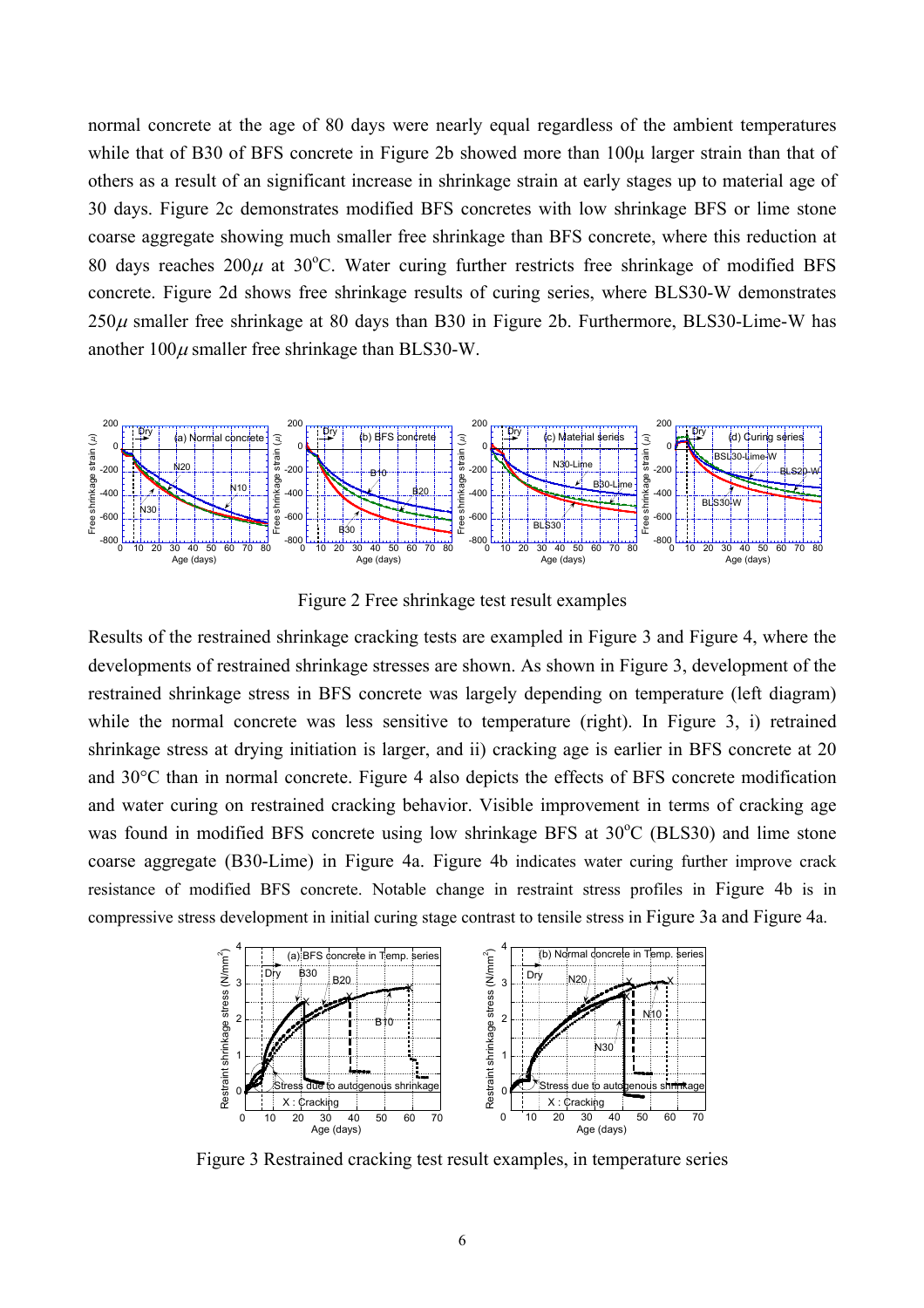

Figure 4 Effects of BFS concrete modification and water curing on restrained cracking behaviour

# **3.2. Discussion**

Cracking resistance represented by cracking age is illustrated in Figure 5, where cracking age of BFS concrete was earlier than that of the normal concrete. The cracking resistance of BFS concrete is lower than that of the normal concrete when ambient temperature is higher than 20  $^{\circ}$ C in Figure 5. Primary reason for BFS concretes' low crack resistance at higher temperature appears due to larger free shrinkage as shown in Figure 2a and b. This is likely due to considerable autogenous shrinkage which drives larger restrained shrinkage stress developing than that of the normal concrete. This is particularly prominent in B30 specimen that was subjected to  $30^{\circ}$ C.

However, Modified BFS concretes with low shrinkage BFS have impressively improved crack resistance, comparable to Normal concrete at  $30^{\circ}$ C. Further improvement is achieved beyond the Normal concrete with water curing as shown Figure 5. This appears to arise due to shrinkage reduction demonstrated in Figure 2c and d. Figure 6 depicts crack resistance improvement at  $30^{\circ}$ C due to the effects of experimental parameters. In Figure 6, adopting low shrinkage BFS (BLS30) or limestone aggregate (B30-Lime) strengthen crack resistance of BFS concrete in hot environment comparable to normal concrete. Using low shrinkage BFS and initial curing condition before drying leads to better crack resistance, and additional usage of limestone aggregate shows remarkable improvement.





**Figure 5: Effects of concrete type, material modification Figure 6: Crack resistance and ambient temperature on the cracking age improving for BFS concrete**